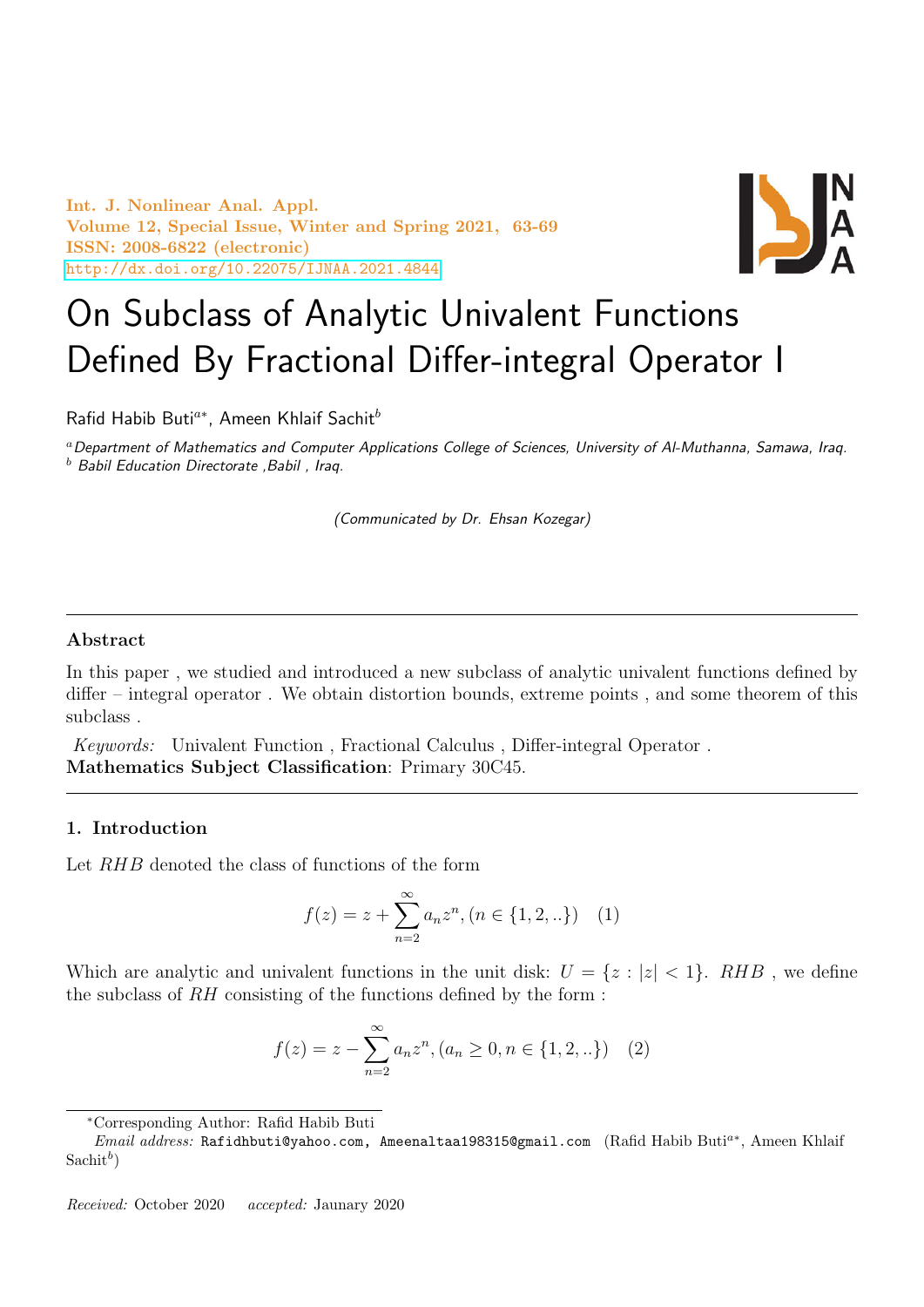Let  $g \in RH$  and  $f \in RH$  if

$$
g(z) = z - \sum_{n=2}^{\infty} b_n z^n, (b_n \ge 0, n \in \{1, 2, ...\})
$$
 (3)

Then the Hadamard product or (Convolution) Defined by

$$
(f * g)(z) = z - \sum_{n=2}^{\infty} a_n b_n z^n = (f * g)(z) \quad (4)
$$

**Definition 1:** A function  $f \in RH$  is said to be in the class  $RH^{\mu}_{\nu}(\psi,\beta,\theta,\eta,A)$  if and only if satisfies the condition :

$$
\left| \frac{z[H_{0,z}^{\mu,\nu,\eta}f(z)]'' + \theta(1 - [H_{0,z}^{\mu,\nu,\eta}f(z)]')}{\psi(1-\beta) + zA[H_{0,z}^{\mu,\nu,\eta}f(z)]'' + \theta(1 - [H_{0,z}^{\mu,\nu,\eta}f(z)]') \right|} < 1 \quad (5)
$$

where  $0 \le \beta < 1, A \ge 0, \theta \ge 0, -\infty < \mu < 1, \nu < 2, \eta \in R, \psi > 0.$ 

and  $H_{0,z}^{\mu,\nu,\eta}$  is the fractional differintegral operator of order  $\mu$  ( $-\infty < \mu < 1$ ) (see Goyal and Prajapat [1]). For this operator if  $H_{0,z}^{\mu,\nu,\eta}: W(n) \to W(n)$  (6), then

$$
H_{0,z}^{\mu,\nu,\eta}f(z) = z - \sum_{k=n+1}^{\infty} R_k(\mu,\nu,\eta) a_k z^k, \ (a_k \ge 0, n \in \mathbb{N} = \{1,2,3,...\}, z \in U) \tag{7}
$$

where  $R_k(\mu, \nu, \eta) = G(\mu, \nu, \eta) M(\mu, \nu, \eta, k)$  (8) and

$$
G(\mu, \nu, \eta) = \frac{(1 - \nu)(1 - \mu + |\eta)}{(1 - \nu + |\eta)}, M(\mu, \nu, \eta, k) = \frac{\Gamma(k + 1)(1 - \nu + \eta)_k}{(1 - \nu)_k (1 - \mu + |\eta)_k} \tag{9}
$$

Throughout the paper

$$
(a)_n = \prod_{k=1}^n a + k - 1 \text{or} = (a+1)(a+2)...(a+n+1) \quad (10)
$$

is the factorial function, or if  $a > 0$ , then  $(a)_n =$  $\Gamma(a+n)$  $\Gamma(a)$ (11) (where  $\Gamma$  is Euler's Gamma function).

For  $z \neq 0$ , (1.5) may be expressed as

$$
H_{0,z}^{\mu,\nu,\eta}f(z) = \begin{cases} \frac{\Gamma(2-\nu)\Gamma(2-\mu+n)}{\Gamma(2-\nu+\eta)}z^{\nu}J_{0,z}^{\mu,\nu,\eta}f(z); 0 \leq \mu < 1\\ \frac{\Gamma(2-\nu)\Gamma(2-\mu+n)}{\Gamma(2-\nu+\eta)}z^{\nu}I_{0,z}^{-\mu,\nu,\eta}f(z); -\infty \leq \mu < 0 \end{cases}
$$
(12)

where  $J_{0,z}^{\mu,\nu,\eta}f(z)$  is the fractional derivative operator of order  $\mu(0 \le \mu < 1)$ , while  $I_{0,z}^{-\mu,\nu,\eta}f(z)$  is the fractional integral operator of order  $-\mu(-\infty < \mu < 0)$  introduced and studied by Saigo ([4],[5]). It may be worth noting that, by choosing  $-\infty < \mu = \nu < 1$  the operator  $H_{0,z}^{\mu,\nu,\eta} f(z)$  becomes

$$
H_{0,z}^{\mu,\nu,\eta}f(z) = H_z^{\mu}f(z) = \Gamma(2-\mu)z^{\mu}D_z^{\mu}f(z)
$$
 (13)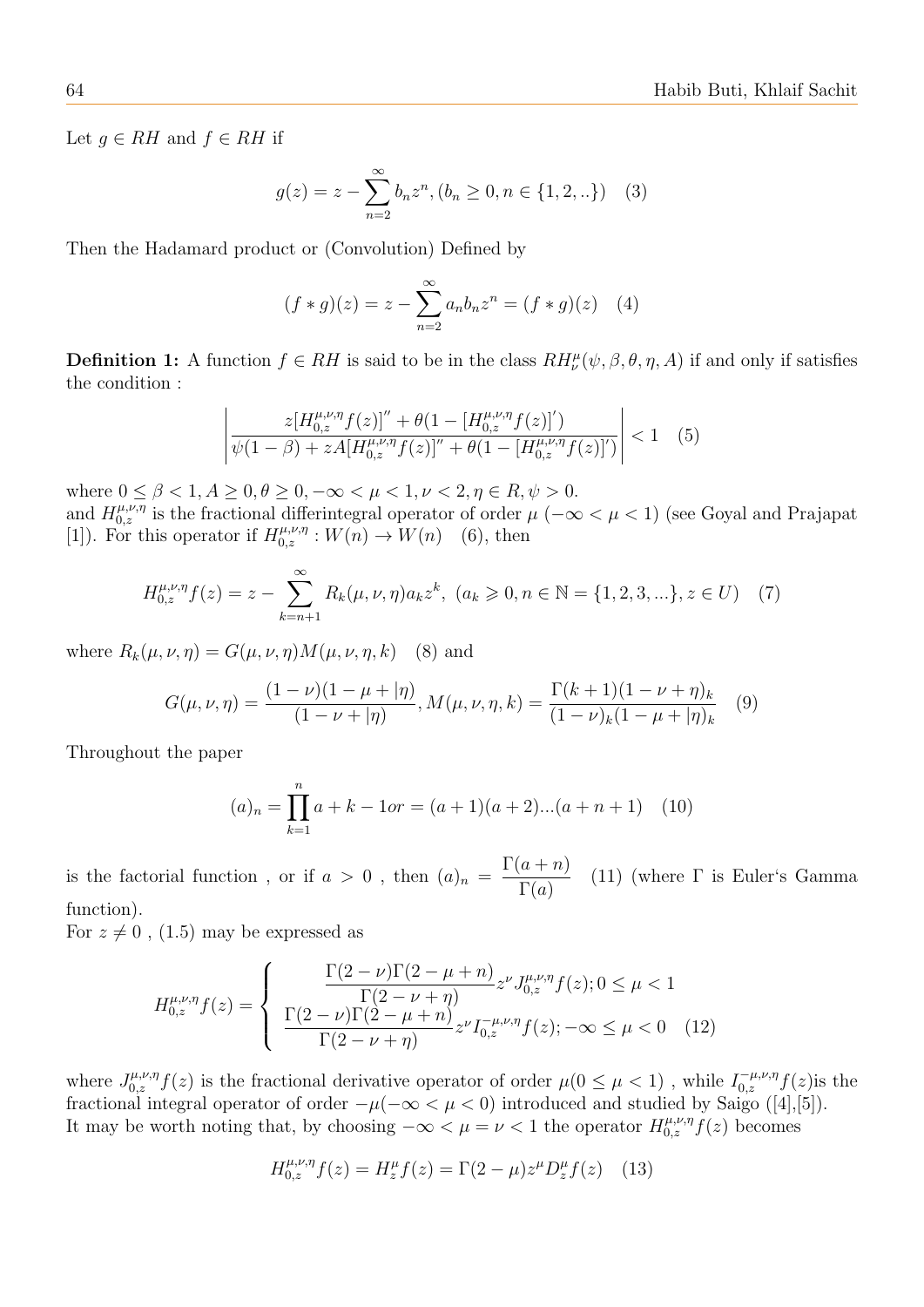Where  $D_z^{\mu} f(z)$  is respectively, the fractional integral operator of order  $-\mu(-\infty < \mu < 0)$  and fractional derivative operator of order  $\mu(0 \le \mu < 1)$  considered by Owa[3] and defined by Liouville[2]. Further if  $\mu = \nu = 0$ , then

$$
H_{0,z}^{0,0,\eta}f(z) = f(z) \quad (14)
$$

and for  $\mu \to 1^-$  and  $\nu = 1$ 

$$
\lim_{\mu \to 1^{-}} H_{0,z}^{\mu,1,\eta} f(z) = z f'(z) \quad (15)
$$

**Theorem 1:** A function  $f \in RH_{\nu}^{\mu}(\psi, \beta, \theta, \eta, A)$  if and only if

$$
\sum_{n=2}^{\infty} R_n(\mu, \nu, \eta) [n(1+A) - (1-A+2\theta)] a_n \le (1-\beta)\psi \quad (16)
$$

where  $0 \le \beta < 1, A \ge 0, \theta \ge 0, -\infty < \mu < 1, \nu < 2, \eta \in R, \psi > 0.$ **Proof**. Assume that the inequality (16) holds true and let  $|z|=1$ , we have

$$
\left| \frac{z \left[H_{0,z}^{\mu,\nu,\eta} f(z)\right]'' + \theta(1 - \left[H_{0,z}^{\mu,\nu,\eta} f(z)\right]')}{(1-\beta) + zA \left[H_{0,z}^{\mu,\nu,\eta} f(z)\right]'' + \theta(1 - \left[H_{0,z}^{\mu,\nu,\eta} f(z)\right]')}\right|
$$

So

$$
\left| \frac{z[-\sum_{n=2}^{\infty} R_n(\mu, \nu, \eta)(n-1)a_n z^{n-2}] + \theta(\sum_{n=2}^{\infty} R_n(\mu, \nu, \eta)a_n z^{n-1})}{(1-\beta)\psi + z[A(-\sum_{n=2}^{\infty} R_n(\mu, \nu, \eta)(n-1)a_n z^{n-2})] + \theta(\sum_{n=2}^{\infty} R_n(\mu, \nu, \eta)a_n z^{n-1})} \right| < 1
$$

$$
\left| \frac{-\sum_{n=2}^{\infty} R_n(\mu, \nu, \eta)(n-1)a_n z^{n-1} + \sum_{n=2}^{\infty} \theta R_n(\mu, \nu, \eta)a_n z^{n-1}}{(1-\beta)\psi + [-\sum_{n=2}^{\infty} AR_n(\mu, \nu, \eta)(n-1)a_n z^{n-1}] + (\sum_{n=2}^{\infty} \theta R_n(\mu, \nu, \eta)a_n z^n) \right| < 1
$$

$$
\left| \frac{\sum_{n=2}^{\infty} R_n(\mu, \nu, \eta)(n-1-\theta) a_n z^{n-1}}{(1-\beta)\psi - \sum_{n=2}^{\infty} R_n(\mu, \nu, \eta) \left[ A(n-1) - \theta \right] a_n z^{n-1}} \right| < 1
$$

$$
\left| \sum_{n=2}^{\infty} R_n(\mu, \nu, \eta)(n - (1 + \theta)) a_n z^{n-1} \right| < \left| (1 - \beta)\psi - \sum_{n=2}^{\infty} R_n(\mu, \nu, \eta) \left[ A(n-1) - \theta \right] a_n z^{n-1} \right|
$$

$$
\left| \sum_{n=2}^{\infty} R_n(\mu, \nu, \eta)(n - (1 + \theta)) a_n z^{n-1} \right| - \left| (1 - \beta) \psi - \sum_{n=2}^{\infty} R_n(\mu, \nu, \eta) \left[ A(n-1) - \theta \right] a_n z^{n-1} \right|
$$

$$
\leq \sum_{n=2}^{\infty} R_n(\mu, \nu, \eta)(n - (1 + \theta))a_n|z|^{n-1} - (1 - \beta)\psi + \sum_{n=2}^{\infty} R_n(\mu, \nu, \eta) [A(n-1) - \mu] a_n|z|^{n-1}
$$

Since  $|z|=1$ , we get

$$
\sum_{n=2}^{\infty} R_n(\mu, \nu, \eta) [n(1 + A) - (1 - A + 2\theta)] a_n \le (1 - \beta)\psi
$$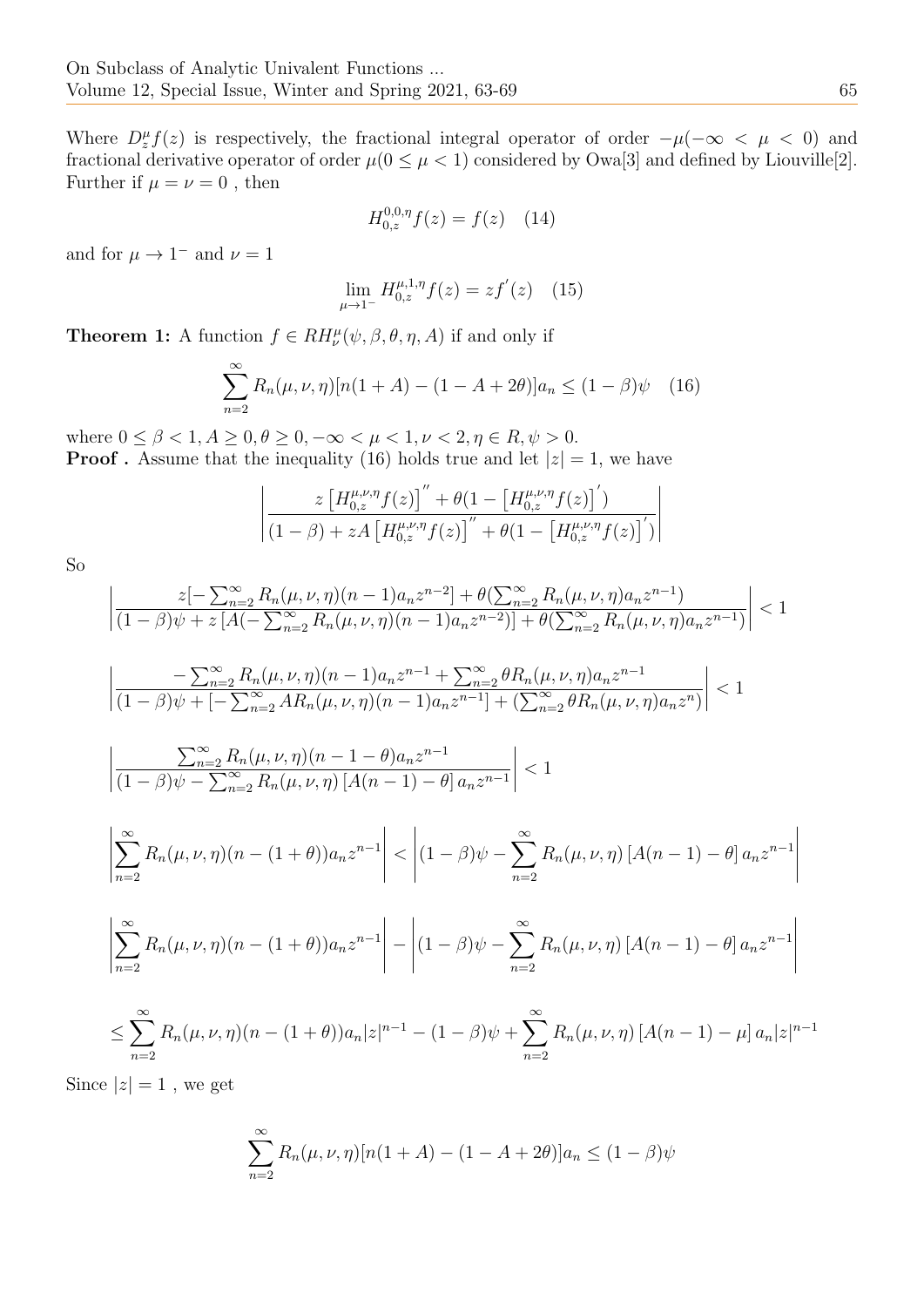Conversely ,<br>suppose that is in the class  $RH_{\nu}^{\mu}(\psi,\beta,\theta,\eta,A)$ 

$$
\left| \frac{z \left[H_{0,z}^{\mu,\nu,\eta} f(z)\right]'' + \theta(1 - \left[H_{0,z}^{\mu,\nu,\eta} f(z)\right]')}{(1-\beta) + zA \left[H_{0,z}^{\mu,\nu,\eta} f(z)\right]'' + \theta(1 - \left[H_{0,z}^{\mu,\nu,\eta} f(z)\right]')}\right| < 1
$$

For all  $z$  , we have<br>  $|Re(z)| \leq |z|$  , since

$$
Re\left\{\frac{\sum_{n=2}^{\infty} R_n(\mu, \nu, \eta)(n-1-\theta)a_n z^{n-1}}{(1-\beta)\psi - \sum_{n=2}^{\infty} R_n(\mu, \nu, \eta) \left[A(n-1) - \theta\right] a_n z^{n-1}}\right\} < 1
$$

Choose the value of z on the real axis and let  $z \to 1$  we get

$$
\sum_{n=2}^{\infty} R_n(\mu, \nu, \eta) [n(1 + A) - (1 - A + 2\theta)] a_n \le (1 - \beta)\psi
$$

**Corollary 2**: Let  $f \in RH_{\nu}^{\mu}(\psi, \beta, \theta, \eta, A)$  then

$$
a_n \le \frac{(1-\beta)}{R_n(\mu, \nu, \eta)[n(1+A) - (1-A+2\theta)]}
$$

**Theorem 3:** Let the function f defined by (2) be in the class  $RH^{\mu}_{\nu}(\psi,\beta,\theta,\eta,A)$ . Then

$$
r - \frac{(1-\beta)\psi}{R_n(\mu,\nu,\eta)[2(1+A)-(1-A+2\theta)]}r^2 \le |f(z)| \le r + \frac{(1-\beta)\psi}{R_n(\mu,\nu,\eta)[2(1+A)-(1-A+2\theta)]}r^2,
$$
  

$$
0 < |z| = r < 1 \quad (17)
$$

The equality in  $(17)$  is attained by the function f given by

$$
f(z) = z - \frac{(1 - \beta)\psi}{R_n(\mu, \nu, \eta)[2(1 + A) - (1 - A + 2\theta)]}z^2
$$

**Proof** . Since the function f defined by (2) in the  $RH_{\nu}^{\mu}(\psi,\beta,\theta,\eta,A)$ , we have from theorem 1

$$
\sum_{n=2}^{\infty} a_n \le \frac{(1-\beta)\psi}{R_n(\mu,\nu,\eta)[2(1+A)-(1-A+2\theta)]}
$$

Thus

$$
|f(z)| = |z - \sum_{n=2}^{\infty} a_n z^n| \le |z| + \sum_{n=2}^{\infty} a_n |z|^n
$$
  

$$
|f(z)| \le |z| + |z|^2 \sum_{n=2}^{\infty} a_n
$$
  

$$
|f(z)| \le r + r^2 \sum_{n=2}^{\infty} a_n
$$
  

$$
|f(z)| \le r + \frac{(1-\beta)\psi}{R_n(\mu, \nu, \eta)[2(1+A) - (1-A+2\theta)]}r^2
$$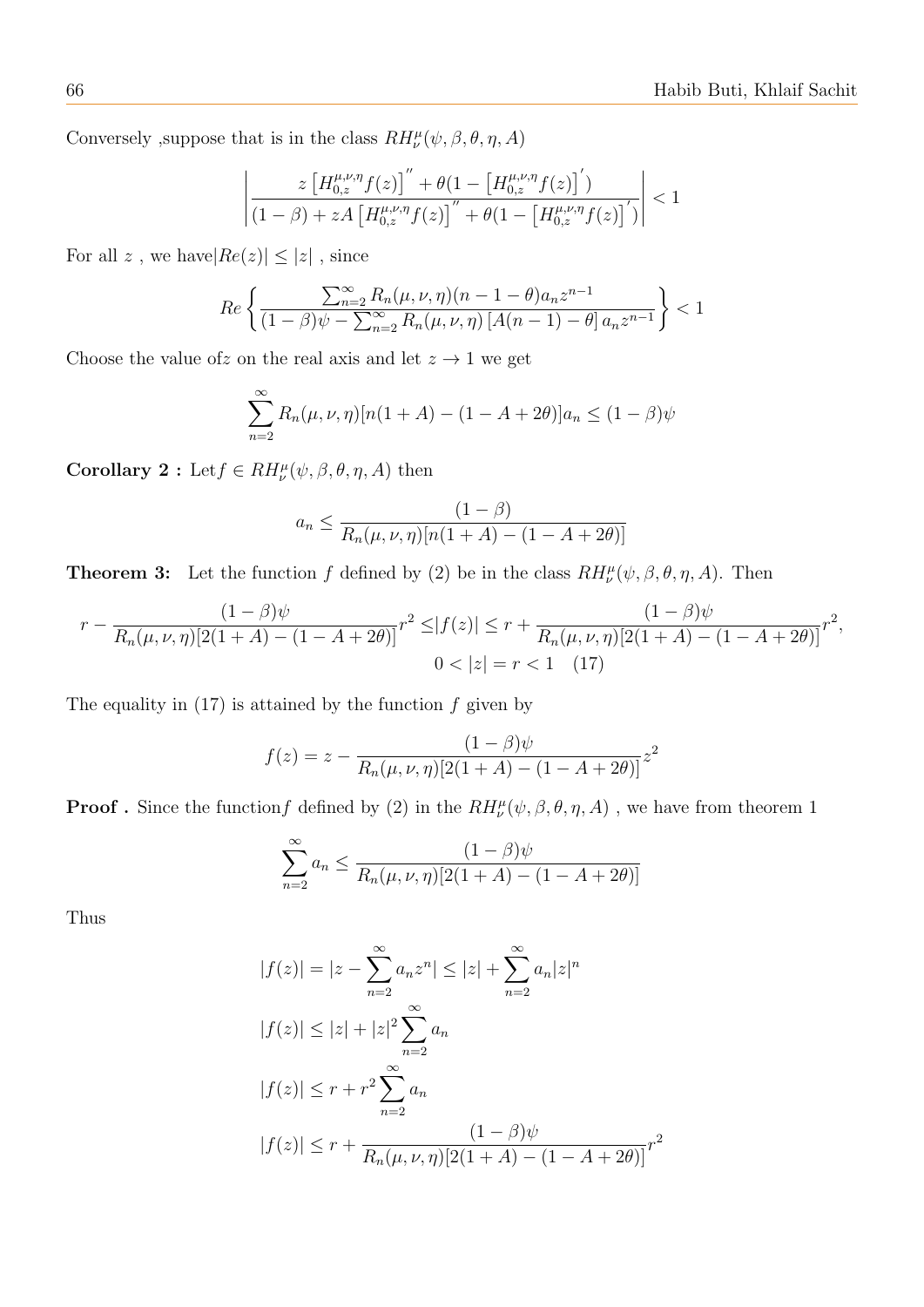Similarly

$$
|f(z)| \ge |z| + \sum_{n=2}^{\infty} a_n |z|^n
$$
  
\n
$$
|f(z)| \ge |z| - |z|^2 \sum_{n=2}^{\infty} a_n
$$
  
\n
$$
|f(z)| \ge r - r^2 \sum_{n=2}^{\infty} a_n
$$
  
\n
$$
|f(z)| \ge r - \frac{(1 - \beta)\psi}{R_n(\mu, \nu, \eta)[2(1 + A) - (1 - A + 2\theta)]}r^2
$$

This completes the proof .

**Theorem 4:** Let  $f_1(z) = z$  and  $f_n(z) = z (1 - \beta)\psi$  $\frac{(1-\beta)\psi}{R_n(\mu,\nu,\eta)[2(1+A)-(1-A+2\theta)]}z^n$  Then f is in the class  $RH_{\nu}^{\mu}(\psi,\beta,\theta,\eta,A)$  if and only if can be expressed in the form  $f(z) = \sum_{n=1}^{\infty} \sigma_n f_n(z)$  where  $(\sigma_n \geq 1, \sum_{n=1}^{\infty} \sigma_n = 1 \text{ or } 1 = \sigma_1 + \sum_{n=2}^{\infty} \sigma_n).$ Proof. Assume that

$$
f(z) = \sum_{n=1}^{\infty} \sigma_n f_n(z)
$$
  
\n
$$
f(z) = \sigma_1 f_1(z) + \sum_{n=2}^{\infty} \sigma_n f_n(z)
$$
  
\n
$$
f(z) = \sigma_1 z + \sum_{n=2}^{\infty} \sigma_n \left( z - \frac{(1-\beta)\psi}{R_n(\mu, \nu, \eta)[2(1+A) - (1-A+2\theta)]} z^n \right)
$$
  
\n
$$
f(z) = \sigma_1 z + \sum_{n=2}^{\infty} \sigma_n z - \sum_{n=2}^{\infty} \sigma_n \frac{(1-\beta)\psi}{R_n(\mu, \nu, \eta)[2(1+A) - (1-A+2\theta)]} z^n
$$
  
\n
$$
f(z) = z \left( \sigma_1 + \sum_{n=2}^{\infty} \sigma_n \right) - \sum_{n=2}^{\infty} \sigma_n \frac{(1-\beta)\psi}{R_n(\mu, \nu, \eta)[2(1+A) - (1-A+2\theta)]} z^n
$$
  
\n
$$
f(z) = z - \sum_{n=2}^{\infty} \sigma_n \frac{(1-\beta)\psi}{R_n(\mu, \nu, \eta)[2(1+A) - (1-A+2\theta)]} z^n
$$

From theorem 1,  $\sum_{n=2}^{\infty} R_n(\mu, \nu, \eta) [2(1 + A) - (1 - A + 2\theta)] a_n \leq (1 - \beta)\psi$ . Then

$$
\sum_{n=2}^{\infty} \left[ \frac{R_n(\mu, \nu, \eta)[2(1+A) - (1-A+2\theta)]}{(1-\beta)\psi} \right] \sigma_n \frac{(1-\beta)\psi}{R_n(\mu, \nu, \eta)[2(1+A) - (1-A+2\theta)]}
$$
  

$$
\sum_{n=2}^{\infty} \sigma_n = 1 - \sigma_1 \le 1
$$

Conversely ,<br>suppose that  $f \in RH_{\nu}^{\mu}(\psi,\beta,\theta,\eta,A)$  implies from theorem  $1$ 

$$
a_n \le \frac{(1-\beta)\psi}{R_n(\mu,\nu,\eta)[2(1+A)-(1-A+2\theta)]}
$$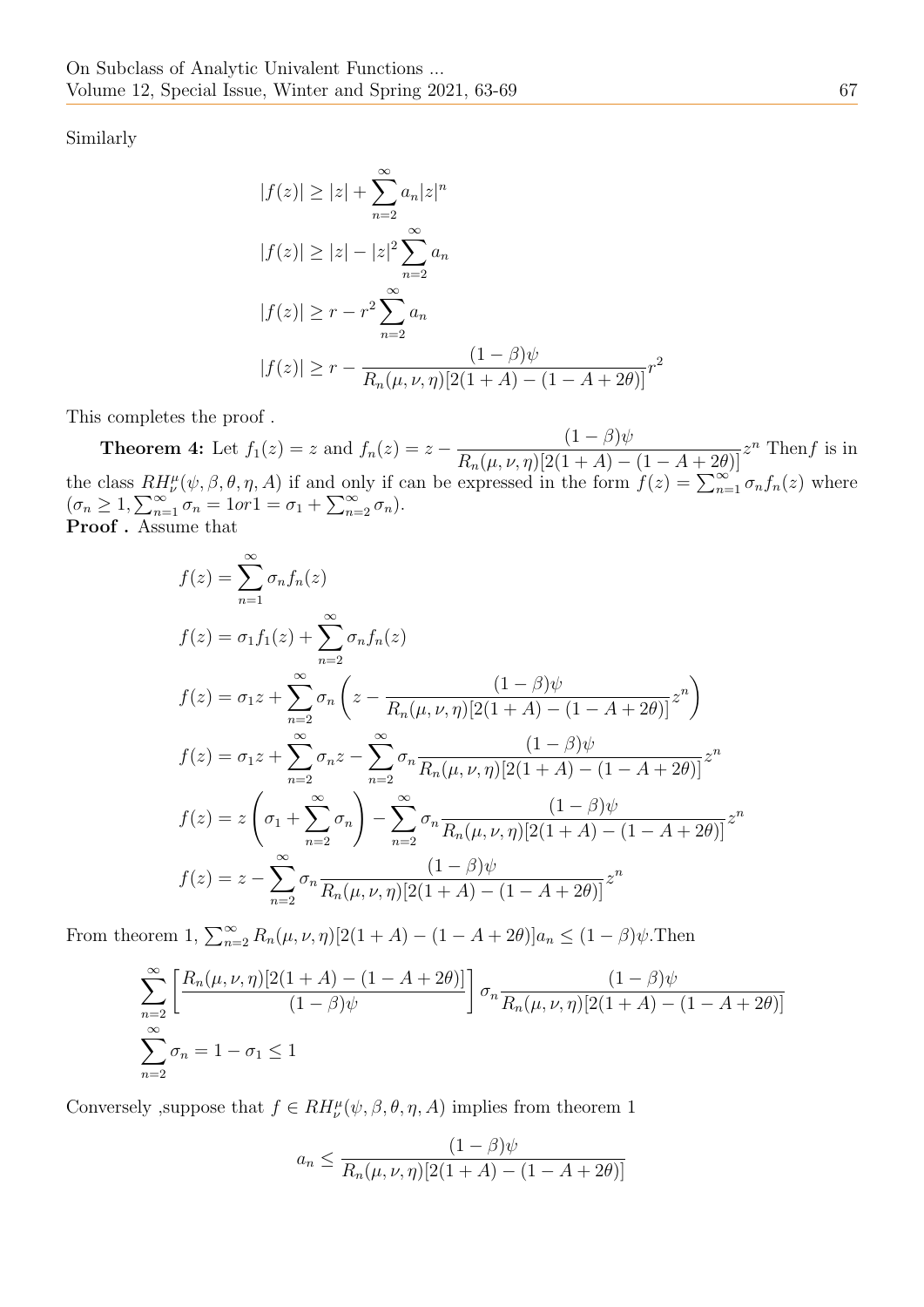Setting

$$
\sigma_n = \frac{R_n(\mu, \nu, \eta)[2(1+A) - (1-A+2\theta)]}{(1-\beta)\psi} a_n
$$
  
\n
$$
a_n = \frac{(1-\beta)\psi}{R_n(\mu, \nu, \eta)[2(1+A) - (1-A+2\theta)]} \sigma_n
$$
  
\n
$$
f(z) = z - \sum_{n=2}^{\infty} a_n z^n
$$
  
\n
$$
f(z) = z - \sum_{n=2}^{\infty} \frac{(1-\beta)\psi}{R_n(\mu, \nu, \eta)[2(1+A) - (1-A+2\theta)]} \sigma_n z^n
$$

From

$$
f_n(z) = z - \frac{(1-\beta)\psi}{R_n(\mu, \nu, \eta)[2(1+A) - (1-A+2\theta)]} z_n
$$

$$
\frac{(1-\beta)\psi}{R_n(\mu, \nu, \eta)[2(1+A) - (1-A+2\theta)]} z_n = z - f_n(z)
$$

$$
f(z) = z - \sum_{n=2}^{\infty} \sigma_n (z - f_n(z))
$$

$$
f(z) = z - \sum_{n=2}^{\infty} \sigma_n z + \sum_{n=2}^{\infty} \sigma_n f_n(z)
$$

$$
f(z) = z(1 - \sum_{n=2}^{\infty} \sigma_n) + \sum_{n=2}^{\infty} \sigma_n f_n(z)
$$

$$
f(z) = f_1 \sigma_1 + \sum_{n=2}^{\infty} \sigma_n f_n(z)
$$

$$
f(z) = \sum_{n=2}^{\infty} \sigma_n f_n(z)
$$

This complete the proof .

Now , we shall prove that the class  $RH^{\mu}_{\nu}(\psi,\beta,\theta,\eta,A)$  is closed under arithmetic mean. Let the function  $f_r(r = 2, 3, ..., m)$  define by

$$
f_r(z) = z - \sum_{n=2}^{\infty} a_{n,r} z^n
$$
 (18)

**Theorem 5:** Let the function defined f by (2) be in the class  $RH_{\nu}^{\mu}(\psi,\beta,\theta,\eta,A)$ . For every (r =  $2, 3, \ldots, m$ ), then the arithmetic mean of  $f_r(r = 2, 3, \ldots, m)$  is defined by

$$
g(z) = z - \sum_{n=2}^{\infty} c_n z^n
$$
,  $(c_n \ge 2, n \ge 2, n \in \mathbb{N})$ 

Also belong to the class  $RH_{\nu}^{\mu}(\psi,\beta,\theta,\eta,A)$  ,<br>where  $c_n=$ 1 m  $\sum_{r=2}^{m} a_{n,r}$ .